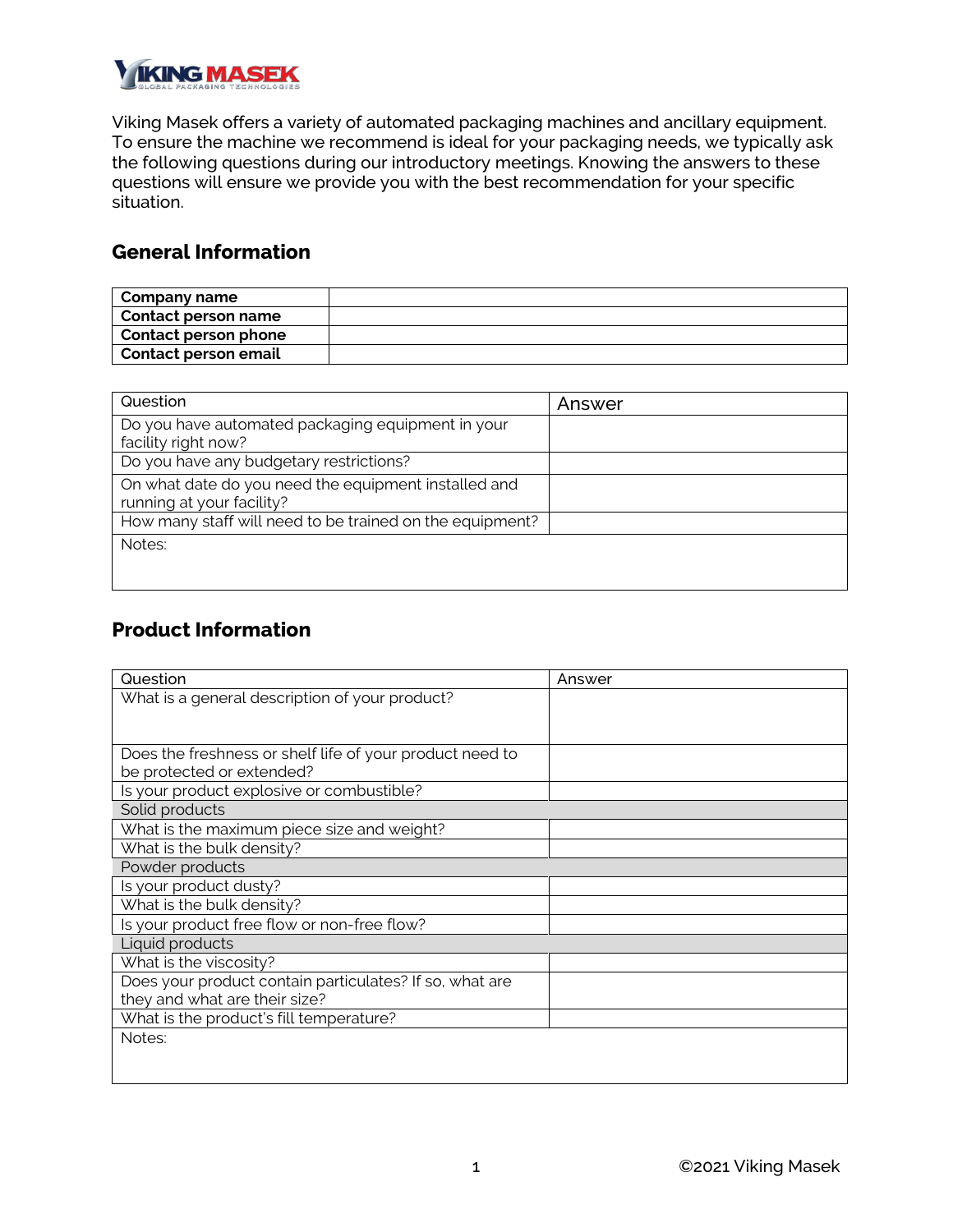

## **Package Information**

| Question                                                 | Answer |
|----------------------------------------------------------|--------|
| Are you using premade pouches or rollstock film?         |        |
| What is (are) your bag type(s)?                          |        |
|                                                          |        |
| What are your package dimensions?                        |        |
| What are your package weights/volumes?                   |        |
| Are date or lot codes needed on the package?             |        |
| Do your bags have holes for hanging on a display?        |        |
| Does your bag have a tear notch or micro-perforation for |        |
| easy opening?                                            |        |
| Does your bag have a pour spout?                         |        |
| Does your bag have reclosures (zippers, tin ties, caps)? |        |
| Does your bag have a one-way pressure valve (common      |        |
| for coffee applications)?                                |        |
| Do labels need to be applied to your bag during the      |        |
| packaging process?                                       |        |
| Notes:                                                   |        |
|                                                          |        |
|                                                          |        |

# **Facility Information**

| Question                                                   | Answer |
|------------------------------------------------------------|--------|
| How much floor space do you have available for a           |        |
| packaging line (in square feet/meters)?                    |        |
| What is your ceiling height?                               |        |
| What is the temperature inside your facility?              |        |
| What is the humidity inside your facility?                 |        |
| Is static or dust a concern in your packaging environment? |        |
| Is your packaging environment wet?                         |        |
| How much weight can your floor support?                    |        |
| Notes:                                                     |        |
|                                                            |        |
|                                                            |        |